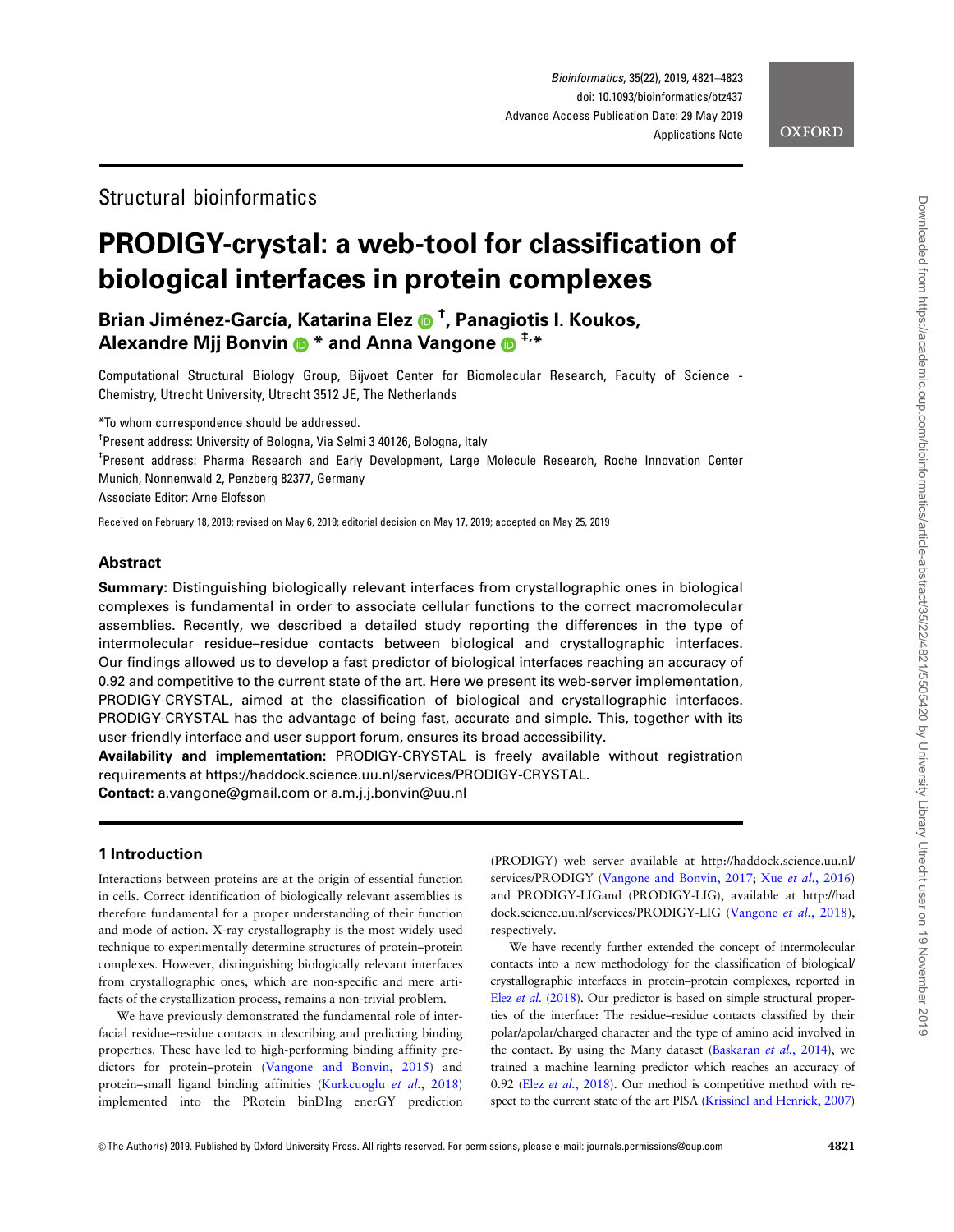and EPPIC [\(Duarte](#page-2-0) et al., 2012) which reach accuracies of 0.83 and 0.88 on the same dataset, respectively.

A few web-tools for interface classification have been made available to the scientific community ([Bernauer](#page-2-0) et al., 2008; [Duarte](#page-2-0) et al.[, 2012](#page-2-0); [Krissinel and Henrick, 2007;](#page-2-0) Mitra et al.[, 2011;](#page-2-0) [Ponstingl](#page-2-0) et al., 2003). Here we present PRODIGY-CRYSTAL, a fast and user-friendly online tool which implements our contactbased methodology to classify interfaces into biological or crystallographic ones.

## 2 The web server

#### The input page

PRODIGY-CRYSTAL has been implemented as a user-friendly web server within our PRODIGY collection of web-tools, which are aimed at predicting various properties in biomolecules complexes. The server is freely available without registration at [http://haddock.](http://haddock.science.uu.nl/services/PRODIGY-CRYSTAL) [science.uu.nl/services/PRODIGY-CRYSTAL](http://haddock.science.uu.nl/services/PRODIGY-CRYSTAL). It provides a fast prediction of the protein–protein interface nature, classifying it as biological or crystallographic. Users are required to provide the following information:

- Structures: coordinates file in PDB or mmCIF format. The file can be uploaded or automatically retrieved from the PDB by specifying a PDB ID. A compressed archive file (tar, tgz, zip, bz2 or tar.gz) containing multiple complexes can also be provided for classification of multiple interfaces in one submission.
- Chain IDs: the chain identifiers for the interface to be analyzed. These must be provided in the two boxes named 'Interactor 1' and 'Interactor 2', respectively. One interface can also be formed by more than one chain (e.g. chains A and B). In that case the chains should be reported as a comma separated list ('A, B').
- Job ID (Optional): personalized job name.
- Email (Optional): in the case an email is provided, a link to the results page will be sent to the user.

Upon successful validation of the input data, users are redirected to the job page, which displays the status of the job during execution and the results upon completion.

#### The output page

Prediction is usually completed within a few seconds and the results displayed online. If the user closes the page, the calculation will still be carried out and the results will remain accessible for 2 weeks provided the user saved the URL or provided an email address.

The results page displays the following information:

- Class of the interface predicted, reported as 'biological' or 'crystallographic' together with the probability values, which range between 0 and 1 and indicate how likely is the interface to belong to each of the two classes;
- Number of residue contacts found at the interface, classified according to their polar/apolar/charged character;
- Link Density value (Elez et al.[, 2018](#page-2-0));
- List of residue contacts, reported as a downloadable table in .txt format.

If an interface is predicted as 'biological', the server will run the PRODIGY module (Xue et al.[, 2016\)](#page-2-0) in order to provide the binding affinity prediction (reported in kcal  $mol^{-1}$ ), which is then displayed in the main results page.

Online visualization of the query interfaces is also provided, powered by the NGL Viewer (Rose et al.[, 2018\)](#page-2-0) JavaScript software.

The interacting chains are colored in blue/pink for Interactor 1 and Interactor 2, respectively. The interface, composed of the residues within  $5.0 \text{ Å}$  distance from the other chain, is highlighted in green for a predicted biological interface or in red for a crystallographic one. Finally, it is possible to download an archive folder of the PRODIGY-CRYSTAL output (in .tgz format).

An overview of PRODIGY-CRYSTAL output page is reported in Figure 1.



DOWNLOAD OUTPUTS

download the archive file with all the output of your run (.tgz file) clid

Fig. 1. Example of the PRODIGY-CRYSTAL output page for the complex 1PPE, chains E versus I. The four sections of the output pages are shown (Prediction results, Prediction details, Interface visualization and Download outputs). A three-dimensional representation of the complex interface is shown in the gray box, powered by NGL Viewer. The interacting chains will be reported in pink/blue ribbons, while the interface will be marked in green spheres (will be reported in red for interfaces predicted as crystallographic)